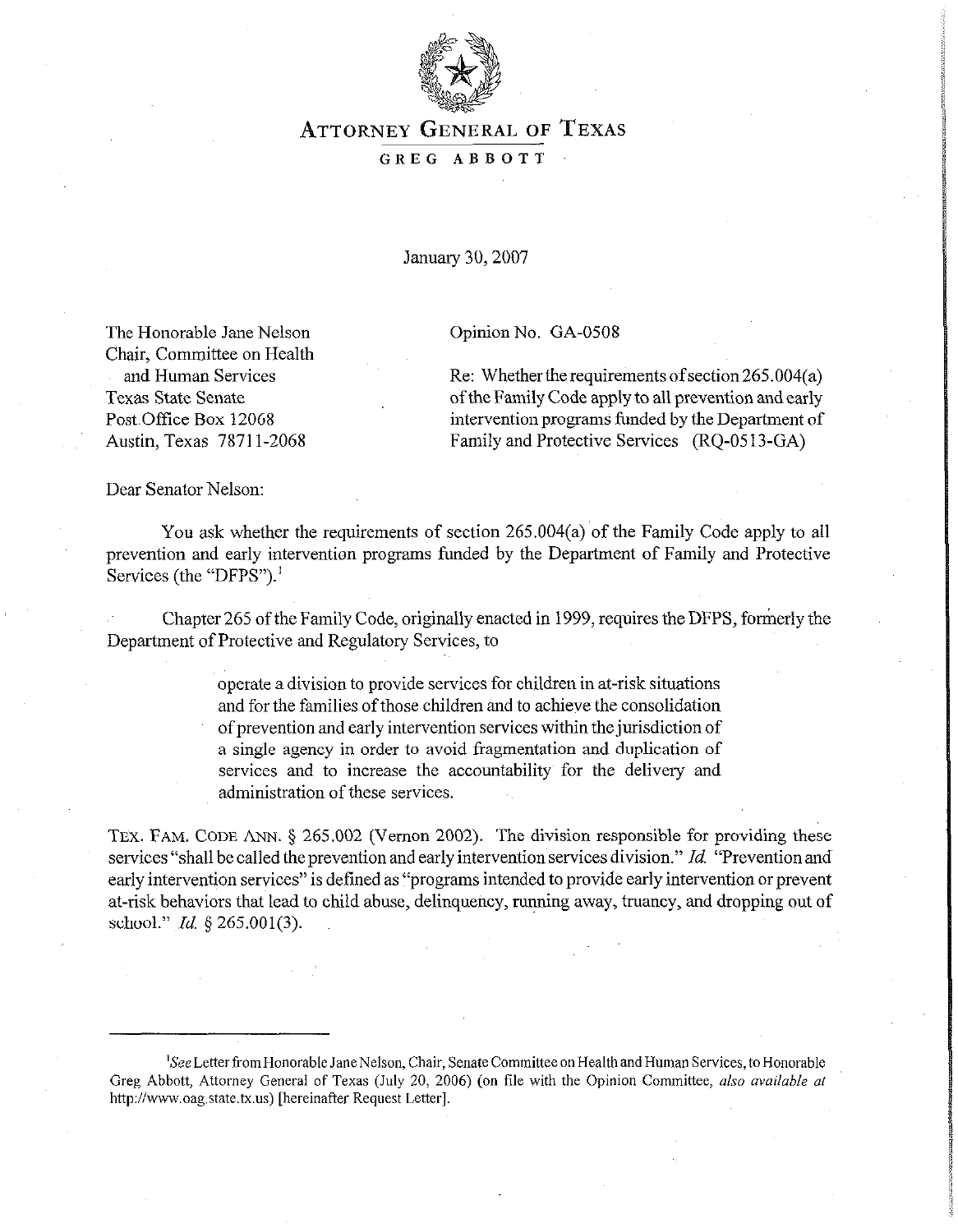The Honorable Jane Nelson - Page 2 (GA-0508)

In its 2005 regular session, the Legislature enacted section 265.004, entitled "Use of Evidence-Based Programs for At-Risk Families," which provides:

> (a) To the extent that money is appropriated for the purpose, the department shall fund evidence-based programs offered by community-based organizations that are designed to prevent or ameliorate child abuse and neglect.

> (b) The department shall place priority on programs that target children whose race or ethnicity is disproportionately represented in the child protective services system.

> (c) The department shall periodically evaluate the evidencebased abuse and neglect prevention programs to determine the continued effectiveness of the programs.

*Id.* § 265.004 (Vernon Supp. 2006). Your question is whether the requirement that programs be evidence-based applies only to programs "designed to prevent or ameliorate child abuse and neglect," or whether the "evidence-based" requirement extends to all programs governed by chapter 265. See Request Letter, supra note 1.

In construing a statute, we must give effect to the Legislature's intent. *Albertson 's, Inc. v.*  Sinclair, 984 S.W.2d 958, 960 (Tex. 1999). In order to ascertain legislative intent, we begin by construing a statute according to its plain language. *In re Canales, 52* S.W.3d 698,702 (Tex. 2001). The plain language of section 265.004(a) requires the DFPS to "fund evidence-based programs ... *that are designed to prevent or ameliorate child abuse and neglect."* **TEX. FAM. CODE ANN.**  5 265.004(a) (Vernon Supp. 2006) (emphasis added). Because this statute specifically limits the requirement of evidence-based programs to those that are "designed to prevent or ameliorate child abuse and neglect," the statute necessarily implies that the requirement of evidence-based programs is not applicable to all programs governed by chapter 265. See *Laidlaw Waste Systems (Dallas) Inc.*  v. *City of Wilmev,* 904 S.W.2d 656,659 (Tex. 1995) ("When the Legislature employs a term in one section of a statute and excludes it in another section, the term should not be implied where excluded.").

We conclude that the requirement for "evidence-based" programs in section 265.004(a) of the Family Code is applicable only to programs of the DFPS that are "designed to prevent or ameliorate child abuse and neglect" rather than to all programs funded by the DFPS.